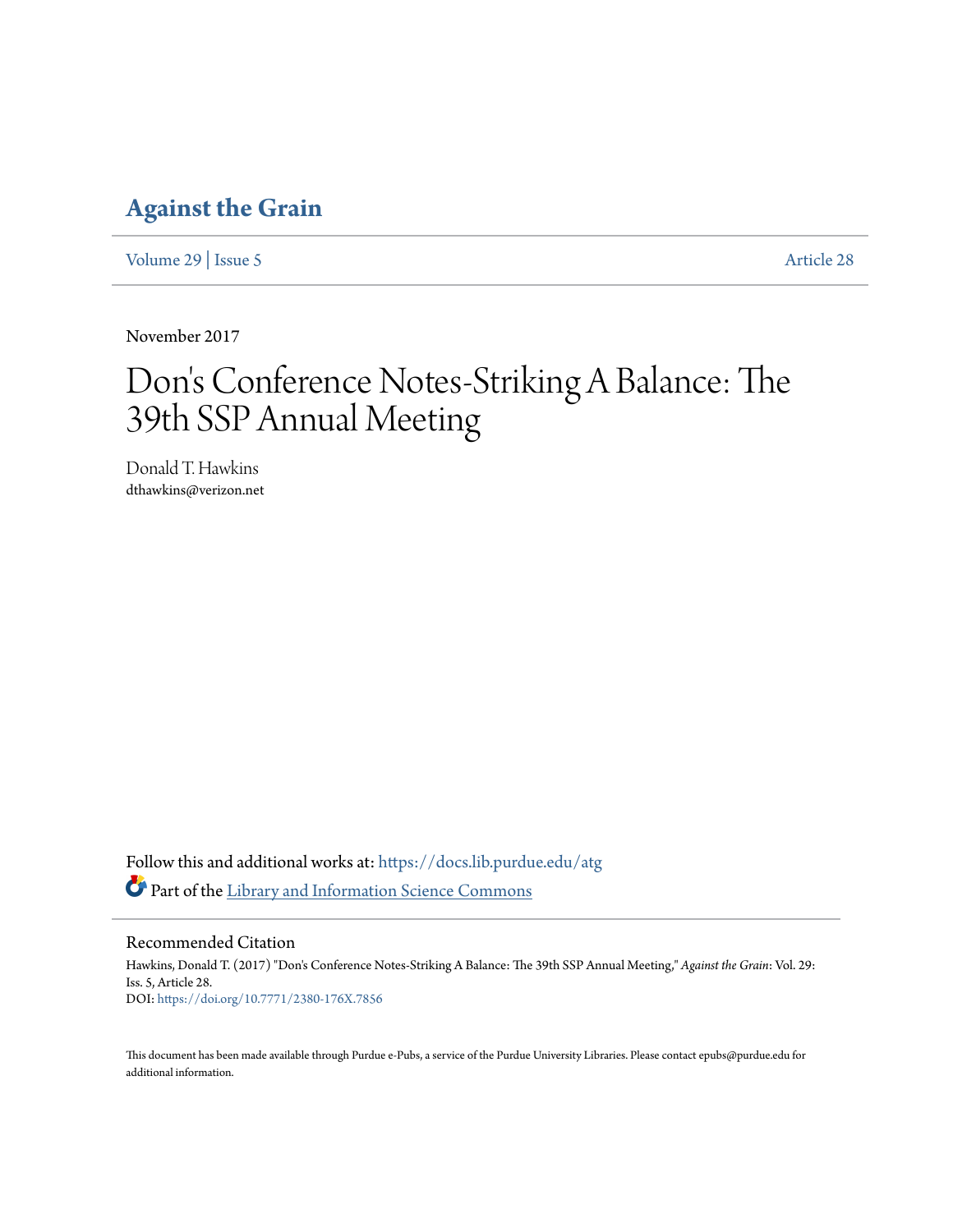# Don's Conference Notes

by **Donald T. Hawkins** (Freelance Conference Blogger and Editor) <dthawkins@verizon.net>

annual meeting of the **Society for Scholarly Publishing (SSP)**.

The theme of the meeting was "Striking a Balance: Embracing Change While Preserving Tradition in Scholarly Communications." Attendees were treated to a plethora of pre-conference seminars, plenary addresses, panel discussions, concurrent sessions, and an excellent exhibit hall featuring the products and services of nearly 60 exhibitors. One of the highlights of the meeting was the unveiling of **SSP's** new modernized logo by **SSP** President **Rick Anderson**, Associate Dean for Collections and Scholarly Communication, **J.** 

**Striking A Balance: The 39th SSP Annual Meeting**



*Column Editor's Note: Because of space limitations, this is an abridged version of my report on this conference. You can read the full article which includes descriptions of additional sessions at <i>http:// www.against-the-grain.com/2017/11/v29-5-dons-conference-notes-SSP. — DTH*

A record number of attendees — 970 on-site and 40 virtual — gathered at the Sheraton Waterfront Hotel in the historic city of Boston on May 31-June 2, 2017 for the 39th



**Rick Anderson** *(Photo courtesy of Society for Scholarly Publishing)*

**Willard Marriott Library**, **University of Utah**.

#### **Opening Keynote**

The opening keynote by **Paula Stephan**, Professor of Economics, **Georgia State University**, reviewed the changing research landscape and its effect on publishing.

She noted that although PhD production in the U.S. continues to

grow, many new PhDs do not have a commitment when they finish their work, so they become postdocs. Most postdoc fellows have a strong preference for research faculty positions, but the competition for those positions is very strong, so the supply of postdocs greatly exceeds the demand for tenure-track positons.

Publications are a



**Paula Stephan**

necessary condition for getting out of what **Stephan** called "postdoc jail." Many postdocs are willing to work long hours for low salaries and without fringe benefits because they genuinely like the work, but it is absolutely crucial for them to publish their results and be a first author. Many new PhDs, especially in the physical sciences, work in industrial firms that do more applied research than R&D and hence it is difficult for them to publish. The decline of large industrial research labs like **Bell Labs** has exacerbated this situation.

U.S. universities now operate like high-end shopping malls and are building facilities with ample resources and reputations to attract good students. They lease the facilities to faculty members in the form of indirect costs on grants. Funding is all important for principal investigators; "publish or perish" has become "funding or perish." Investigators' labs are staffed by postdocs and graduate students who play a key

role in publishing. The importance of funding raises the importance of publications; the associated bibliometrics play a key role in grant reviews. Formerly limited to physical sciences fields, this model is now spreading to the social sciences and humanities and is also being copied internationally.

Risk aversion is also becoming important because if a project is not virtually certain to be successful, it will not be funded; advances based on transformative research are less likely to occur. Novel research is therefore risky and rare, and highly novel research is very rare. The implications for publishing are that researchers place a heavy reliance on short-term bibliometric measures and are tempted by quick measures such as those in Google Scholar.

# **Thursday Keynote: Science and the Trump Administration: What's Next**

**Jeffrey Mervis**, a reporter for *Science* magazine, opened the sec-

ond day of the conference with a discussion of funding, policies, and people affecting research in the federal government. He noted that there is no national science policy and no line in the federal budget for science even though the budget has already been sent to Congress. Nobody in the present cabinet has any scientific creden-



**Jeffrey Mervis**

tials or interaction with the scientific community.

There are three components of government policy:

- 1. *People*. The two leading agencies supporting research, **NIH** and **NSF**, have had minimal disruptions. The Census Bureau is the agency most urgently in need of a new leader because of the upcoming 2020 census.
- 2. *Budget*. Money is the first thing people think about when they consider how the President can affect science. The budget proposals submitted to Congress call for deep cuts to civilian research and a shift toward the military. The administration seems to be saying that there is insufficient evidence that research is a good investment.
- 3. *Ideas*. **Trump** has proposed \$1 billion to rebuild the infrastructure, and lobbyists have pushed to rebuild the research infrastructure. There is no mention of a science component in the current budget request. We need fresh ways to define the value of science.

#### **Changes in Academic Book Publishing Models**

Librarians have projected that eBook usage will plateau in 2017, even though budgets are projected to rise 5%. A standing-room-only audience at this session heard four panelists discuss the challenges of exposing the content of book chapters and changing the way books are packaged.

**Katherine Stebbins McCaffrey**, Research Associate at the **Harvard Business School**, likened eBooks to butterflies that have forgotten their caterpillar days (researchers have discovered that butterflies retain a memory of their caterpillar environment). Books have been going through a metamorphosis and do not seem to be at home in their present environment. For example:

- 1. Shelves matter; books were grouped by topic and genre, so once you knew about a book, it was easy to find others.
- 2. Books have a uniform flexible shareable format that has not changed over time, so they are easy to read many times.

*continued on page 93*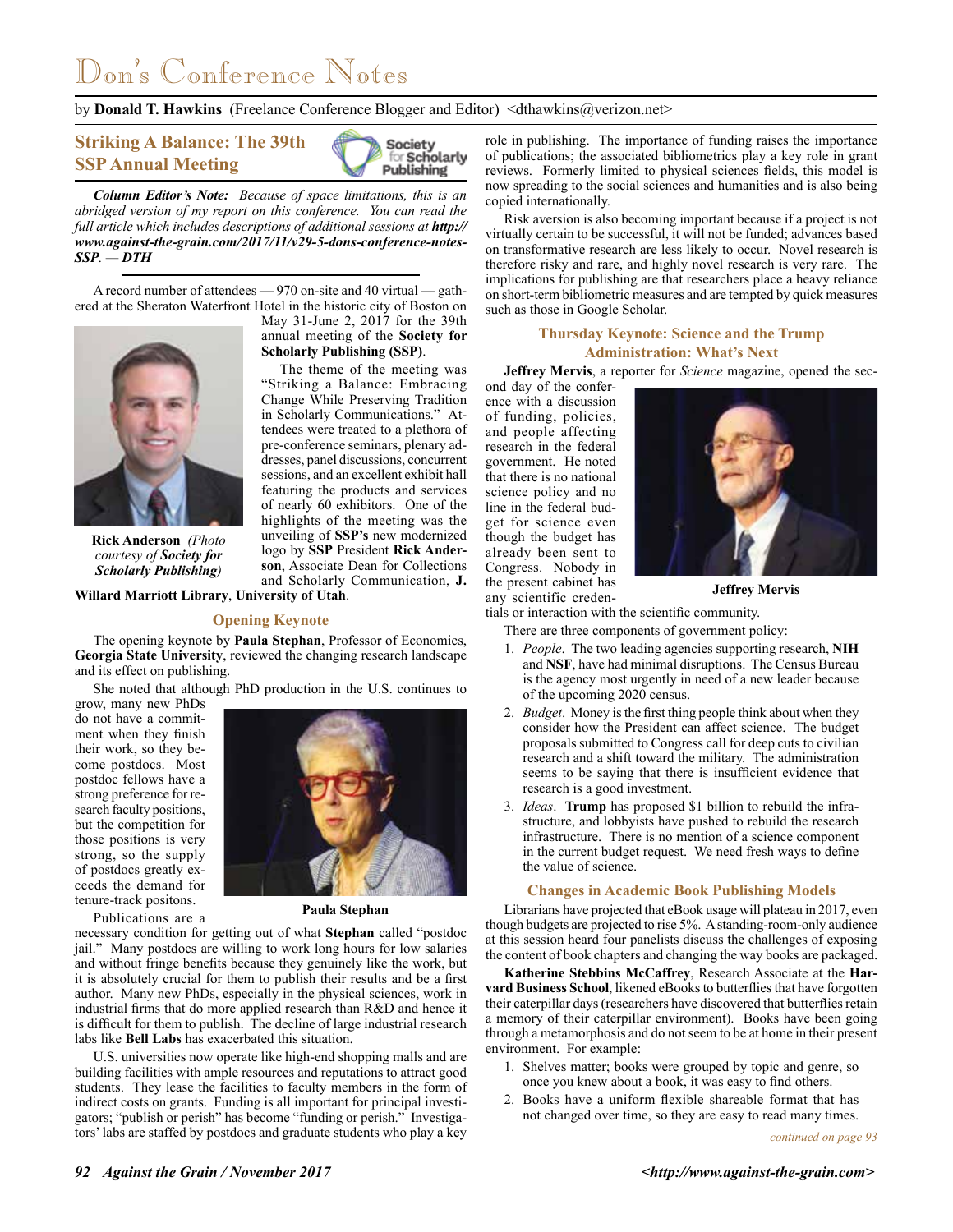eBooks do not have these advantages because they are not all in the same format.

3. Citations lead to other things to read, but eBooks either do not have citations to other reading, or the citations were added as an afterthought.

**Vivian Berghan**, Managing Director and Journals Editorial Director at **Berghan Books** (an independent publisher of scholarly books and journals in the humanities and social sciences), said that some things in the current way we are displaying and selling our books are working, but others are not. Print sales are steady; eBook sales are increasing; and user engagement on social media is growing. It is necessary to apply a journals mentality to books and treat chapters like articles. But bounce rates are high, and user retention is not working. Book users are not being retained because systems encourage people to move on with one click to see what else has been published, and on many book pages, there are few places for users to go. Metadata for books needs to be enhanced, and many sites need to be redesigned.

**Brigitte Shull**, Sr. VP, **Cambridge University Press (CUP)**, said that the rise of publisher platforms has improved the outlook for books because:

- Improved search functionality has helped researchers quickly connect with relevant content,
- Combined book and journal platforms have provided value for libraries, and
- The rise of evidence-based acquisition opens discovery of all content types without a paywall.

**CUP** has combined its book and journals platforms into one: Cambridge Core, which operates on an agile model of constant improvement.

**Richard Kobel**, VP, Business Development, **Scope eKnowledge Center** (a provider of knowledge services to specialized information providers), said that metadata and workflow are both important. Metadata has been regarded as core information about a document, but there is really a value chain of bibliographic, descriptive, and semantic metadata that increases the value of the user experience and drives discoverability. Good descriptive metadata is the foundation for enriching content and the core of a successful discovery strategy.

Author abstracts are a challenge because writing them increases an author's workload. Many authors do not know how to generate good metadata, so their abstracts tend to be subjective and unstructured. Scope has developed a service called ConSCIse to provide semi-automated development of abstracts and keywords.

### **Walking With Giants: New Agendas for University and Society Presses**

The role of publishers is changing from simply providing publication services to a "one-stop shop" for authors, who are increasingly looking for higher levels of services to drive the visibility of their publications. Publishers must consider their sustainability and mission, evolving author and infrastructure needs, new metrics, and a new culture of openness.

**Elaine Lasda**, Associate Librarian at the State **University of New York (SUNY) Albany**, described how metrics are being used in the library's collection process. **SUNY Albany's** budgets have remained flat, so subject librarians decided what metrics they would use. The main factors are cost/use and, to a lesser extent, the impact factor. Usage metrics received from publishers must be converted to the proper format for analysis, which increases library staff workloads. Altmetrics can help solve some of these problems because disciplinary boundaries become less important.

**Amy Brand**, Director of the **MIT Press**, said that university-based publishing has become a suite of services for authors, and the publisher's role is still to maximize the readership of an author's work. "Host it and they will come" is not a viable solution for most academic authors. University presses cannot keep doing what they have always done. Their values are different than commercial publishers; libraries and presses must very much work together.

**MIT Press** has recently taken several innovative steps:

- An Espresso Book Machine has been installed in its bookstore.
- The backlist is being digitized by the Internet Archive.
- Partnerships with the **New York Public Library**, **JSTOR**, and **Yewno** have been established.
- Altmetric data are provided to authors, which they appreciate very much because they can use the data to publicize the impact of their research.

**Charles Watkinson**, Director of the **University of Michigan (UM) Press**, noted that the changing behavior of students is impacting the revenues of the press. Presses must think about their sustainability and potential new revenue sources. Altmetrics can tell the story of the press to its parent institution and can also support small niche journals that otherwise would not be published. **UM Press** is working with **Emory**  University to develop a model publishing contract<sup>1</sup> that is intended for use by presses. It is oriented as a partnership, with the author being the winner.

**Patrick Hansard**, Director, Sales and Marketing, **American Psychiatric Publishing**, said that societies have a broad market responsibility as well as a need to provide for their members. Author services are improved using social media and other communications. Altmetrics speak louder than any marketing comments and are useful in validating editorial choices.

#### **The Future of Content and Its Containers**

According to **Tom Beyer**, Director of Platform Services, **Sheridan PubFactory**, containers in the print world include journals, journal issues, and books. Their purpose is packaging, context, and value. Online containers allow multiple versions of content to be produced. The singly authored monograph has persisted, which is one reason why eBooks have not grown online. In the mainstream Internet world, news consumption has evolved, and the value of the containers includes context and additional content. Audio interfaces are appearing; the container in this world is still uncertain.

**Ove Kahler**, Director, Program Management and Global Distribution, **Brill Publishing**, said that containers are useful as long as they do not become silos. They were created in the print age for print containers, but they are still sustained in today's digital age. Containers facilitate transactions by making content saleable and distributable; the digital age allows larger chunks of content and more of them. Journals and books continue to be vital containers; the big question is how to organize their content.

**Will Schweitzer**, Director, Product and Custom Publishing, **AAAS/ Science**, said that what matters is how people use a container rather than what it actually is — a unit of expression, evaluation, and how it is sold. Since 1999, the use of supplementary material for important content or context that does not fit within standard article constraints has evolved. People are now starting their searches with Google Image; we must pay attention to the services provided by the containers rather than the containers themselves.

**Tara Cataldo**, Librarian and Collections Coordinator, **University of Florida**, has been studying information choices of students from the 4th grade level through graduate school and their ability to identify containers and determine the credibility of digital resources. Containers chosen by the students included books, conference proceedings, journals, etc. It is important to know the container because it helps determine if the information source is credible.

#### **Friday Plenary: Product Reviews**

Moderated by **David Myers**, Principal, **DMedia Associates**, this popular plenary session featured five-minute previews of new and innovative products from the following vendors:<sup>2</sup>

- Atypon
- BenchSci
- Code Ocean
- Crossref Event Data
- Hypothes.is
- LibLynx
- New England Journal of Medicine (NEJM) Knowledge+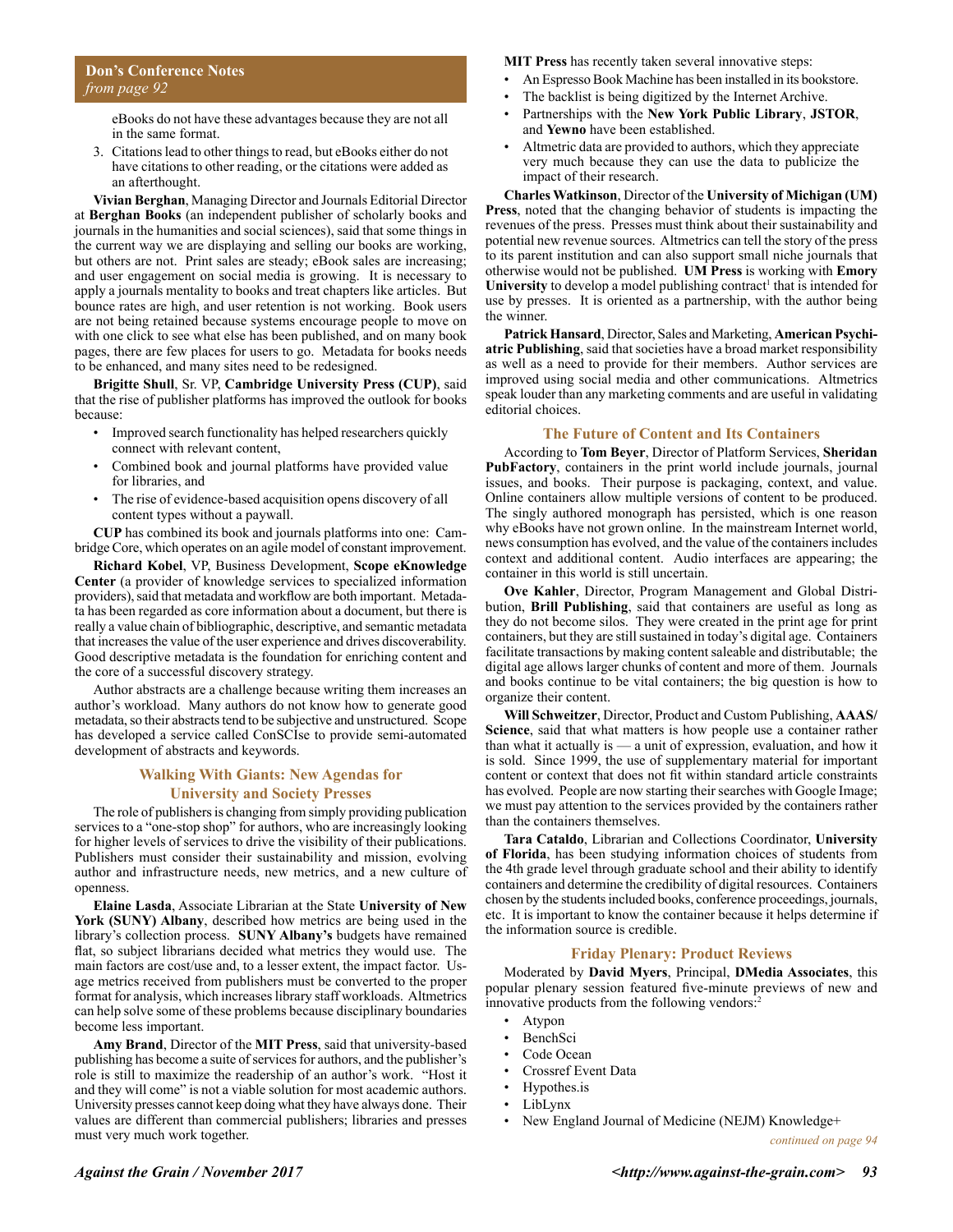### **Don's Conference Notes** *from page 93*

- Publisher Solutions International (PSI)
- Remarq
- Scope eKnowledge ConSCIse
- Digital Science Dimensions for Publishers
- UC Press Editoria
- Fulcrum
- Zapnito

#### **You Are Here: An Industry Map to Journal Publishing**

**Barry Davis**, Sales Representative at **Sheridan Press**, described a common problem: it is getting more and more difficult to keep up with new developments in the information industry. Twenty years ago, today's information professionals were children; some journal imprints from that period no longer exist; and predictions of the end of print were common. Today, only about 20% of the industry companies provide background to new employees on the publishing industry.

How do we stay up to date? Many people attend conferences like **SSP** and visit the exhibit halls. But there has been a 45% increase in the number of exhibitors since 2009, and 71% of today's exhibitors were not exhibiting then. **Davis** said that it has become truly more difficult to understand the full scope of the publishing industry, as this slide humorously shows.



In response to these problems, **Davis** developed a prototype "road map" to publishing to look at the full context of the industry.<sup>3</sup> The biggest challenge in developing an industry map such as this is keeping it up to date and deciding who can make changes to it. It is not **Sheridan's** desire to do this, so **Davis** plans to give the map to the **SSP** Education Committee; meanwhile, anyone interested in this project can contact <industrymap@sheridan.com>.

# **Not all "Open" Content is Fully Discoverable: What Can Publishers and Aggregators Do?**

Each type of content has its own discovery issues, and barriers often exist. This session featured discussions of three types of open scholarly content.

*Journals* — **Lettie Conrad**, an independent consultant, noted that there are opportunities for collaborative solutions in both general web search engines and library discovery services. But stumbling blocks are difficult to avoid; it can take up to 20 clicks (!) to get to an accessible version of an article. Hardly any platform has all the useful content, so researchers will do whatever will get the job done, even to the downloading of pirated articles. A series of well-known articles by Science writer John Bohannon is illustrative.<sup>4</sup> OA is not a panacea and OA articles can be hard to find because article-level data is not handled well even by Google.

Publishers should be concerned that researchers have access to "freely available" content. While Gold OA indexing has improved, 10-50% of the articles are still inaccessible. OA must be in the library supply chain. More targeted work around the user experience and SEO is necessary.

*Monographs* — **Charles Watkinson** said that OA data for monographs is even more fragmented than that for journals. There is still an important role available for companies that have made money on

sales of books, which is a challenge for OA. He described a report that the **University of Michigan** made to the **Mellon Foundation**<sup>5</sup> in which readers were asked to say how they found and used an OA eBook. Almost all of the traffic came from Google; the library catalog makes only a small contribution to discovery. Social media like Twitter, LinkedIn, and blogs are also important. The *Directory of OA Books* is becoming important.<sup>6</sup>

*Open Educational Resources (OERs)* — According to **Gerry Hanley**, Executive Director, **MERLOT**, OERs are extremely fragmented. Students do not know their context or content, and faculty members retain control of what they want to teach. Metadata becomes a challenge; content is often organized like the campus, and people do not know how to differentiate among different types of content. Discovery of OERs is still a cottage industry; many useful tools have been reviewed and listed by **MERLOT**. 7

# **Open Access Mega-Journals and Innovation in Scholarly Communication**

OA mega-journals are fully open and have a large scale wide scope. Their approach to quality control is to consider only the technical soundness of the research they publish, not its novelty or importance. The major examples of such journals are *PLOS ONE* and **Nature's** *Scientific Reports*, which are the largest journals in the world. In some respects, these are like conventional journals: doing peer review and publishing papers in a familiar format. But they have been criticized as being repositories for sub-standard content and focusing on "bulk publishing" without regard for the novelty of the results they contain.

**Stephen Pinfeld** and **Simon Wakeling**, from the **University of Sheffield**, are conducting a study of the OA mega-journal phenomenon<sup>8</sup> to determine its significance on the academic research community. They interviewed 22 publishers and 9 editors and found these motivations for launching a mega-journal:

- Provide a "home for everything,"
- Effect change,
- Support open science,
- Improve system efficiency,
- Generate revenue,
- Retain rejections, and
- Address market factors.

Peer review policy is the single defining characteristic of these motives; business benefits are linked to revenue generation.

**Joerg Heber**, Editor-in-Chief, **PLOS**, described *PLOS ONE* as a leading example of a mega-journal. It takes an advocacy role in the open movement. Articles in *PLOS ON*E must be ethical, rigorous, and supported by data (which must be submitted with the article). Everything that deserves to be published will be published, without size limitations. Negative results and replication studies are important parts of the scientific record. *PLOS ONE* is different because it is not for profit, aims to be inclusive for all research, and serves the long-term interests of the academic communities that it represents. Challenges are that others have followed *PLOS ONE*'s lead (which **Heber** said is good because it promotes OA publishing), fewer submissions, content promotion, and quality control and author service. Mega-journals are differentiators in the publishing environment and can be drivers of change in academic publishing.

**Peter Suber**, Director of the **Harvard** Office for Scholarly Communication and the **Harvard** Open Access Project, and a pioneer in the OA movement, reviewed some of the advantages of OA mega-journals. They can publish faster, so they increase the speed of information flowing to readers and reduce costs. Their peer review processes are more efficient than traditional ones because they review for soundness only.

**Suber** concluded his presentation with a series of thoughtful questions surrounding mega-journals.<sup>9</sup>

# **Closing Dessert Course: A Discussion with the Scholarly Kitchen Chefs**

At the closing plenary session, the "Chefs" of **SSP's** blog, *The Scholarly Kitchen (TSK)*, gathered for a discussion that consisted of four brief presentations drawing on previous *TSK* posts with views and probing